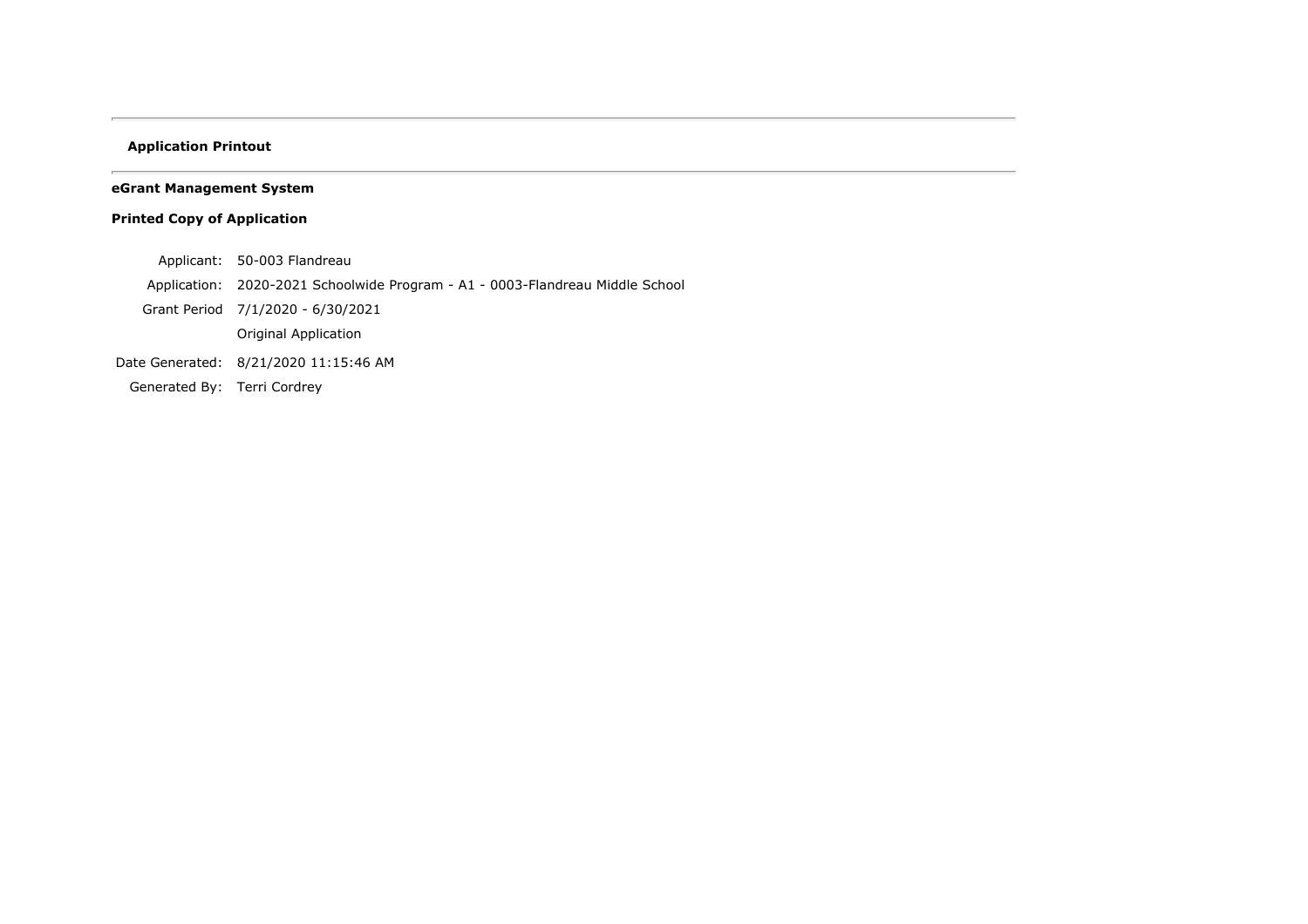#### **Contact Information**

It is the responsibility of the Building Principal to sign off and submit this school planning section. Please enter the Principals name and phone number in the space below prior to submitting the school section.

#### **Section Contact:**

|                          | <b>Building Principal</b>        |             |       |                |  |
|--------------------------|----------------------------------|-------------|-------|----------------|--|
| Last Name*               | Relf                             | First Name* | Brian | Middle Initial |  |
| Phone*                   | 605<br> 997<br>3263<br>Extension |             |       |                |  |
| * Denotes required field |                                  |             |       |                |  |

**NOTE: All schools currently operating a Schoolwide Title program MUST complete a Comprehensive Needs Assessment (CNA) prior to the start of the 2021-2022 school year. This CNA MUST address the components of the South Dakota Department of Education Comprehensive Needs Assessments process. Contact your state Title representative for more information.**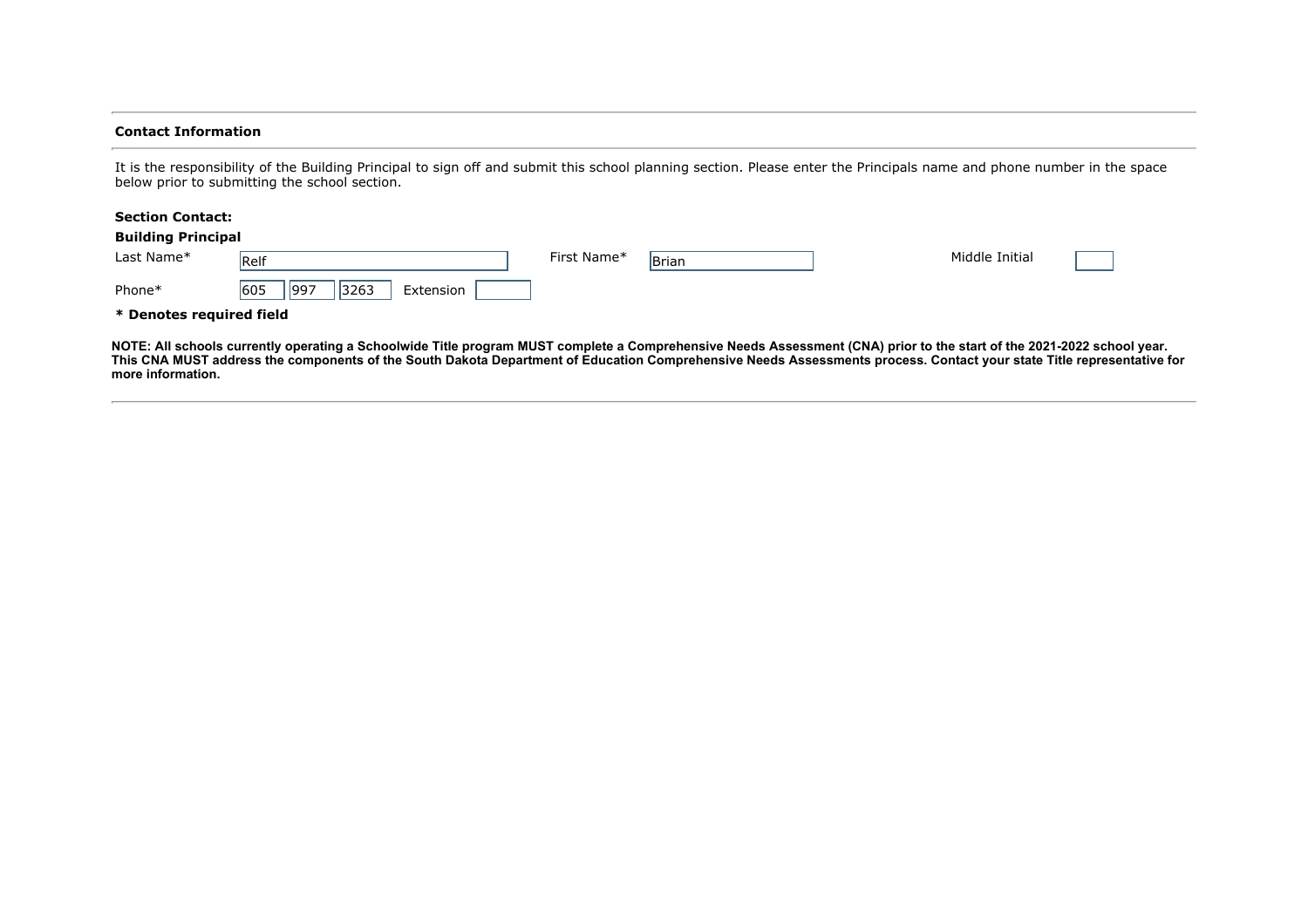#### **Schoolwide Assurances and Narrative**

#### **Assurances:**

- $\nabla$  Secondary Education Act (ESEA) ESSA of 1964, reauthorized as the Every Student Succeeds Act (ESSA) in 2015, and that he or she has read, By checking this box, the applicant hereby certifies that he or she assures that the Schoolwide Plan is implemented according to the Elementary and understood and will comply with the following items:
- 1. The Schoolwide plan has been completed and uploaded.
- 2. The schoolwide plan is regularly monitored and revised as necessary based on student needs with the involvement of parents, community, and staff, and to the extent feasible, tribes and tribal organizations present in the community. [Section 1114 (b)(2) & (3)]
- 3. The plan is available to the local educational agency, parents, and the public, and the information contained in such plan shall be in an understandable and uniform format and, to the extent practicable, provided in a language that the parents can understand. [Section 1114 (b)(4)]

The plan was developed in coordination and integration with other Federal, State, and local services, resources, and programs, such as programs

4. Supported under this Act, violence prevention programs, muthom programs, housing programs, read Start programs, addit education programs, career<br>and technical education programs, and schools implementing comprehensive s supported under this Act, violence prevention programs, nutrition programs, housing programs, Head Start programs, adult education programs, career activities under section  $1111(d)$ . [Section 1114 (b)(5)]

The plan is based on a comprehensive needs assessment of the entire school that takes into account information on the academic achievement of

- 5. children in relation to the challenging State academic standards, particularly the needs of those children who are failing, or are at-risk of failing, to meet the challenging State academic standards and any other factors as determined by the local educational agency. [Section 1114 (b)(6)]
- 6. The school assures that all paraprofessionals are state qualified and work under the supervision of qualified teachers to support instruction.

If there are paraprofessionals in the school, describe how they are utilized. This includes SPED paraprofessionals. If there are no paraprofessionals working in the school, please indicate that in the narrative box.

(481 of 1000 maximum characters used)

The paraprofessionals use lesson plans created by the Reading and Math Specialist and classroom teachers. They supplement the core education program by observing the lesson taught by the teacher and then working either individually or with small groups of students in the classroom. Occasionally students are pulled out on an as needed basis. They communicate and collaborate with the teachers to ensure they are providing the types of services needed for each individual child.

- 7. The school assures all costs are:
	- \* **Reasonable:** consistent with prudent business practice and comparable current market value
	- \* **Necessary:** required to carry out the intent and purpose of the Title I, Part A program; and
	- \* **Allocable:** chargeable or assignable in accordance with relative benefits received.

Click the following links to download a 2020-2021 SW Plan Template or the 2020-2021 SW Plan Instructions

Were any changes made to the Schoolwide Plan?  $\bullet$  Yes  $\circ$  No

Please list the question(s) where responses were changed or updated in the box below. (129 of 2000 maximum characters used)

Component 1: SD DOE Comprehensive Needs Assessment was added.Component 2: Goals and data were updated to reflect current trends.

## **Upload the Schoolwide Plan**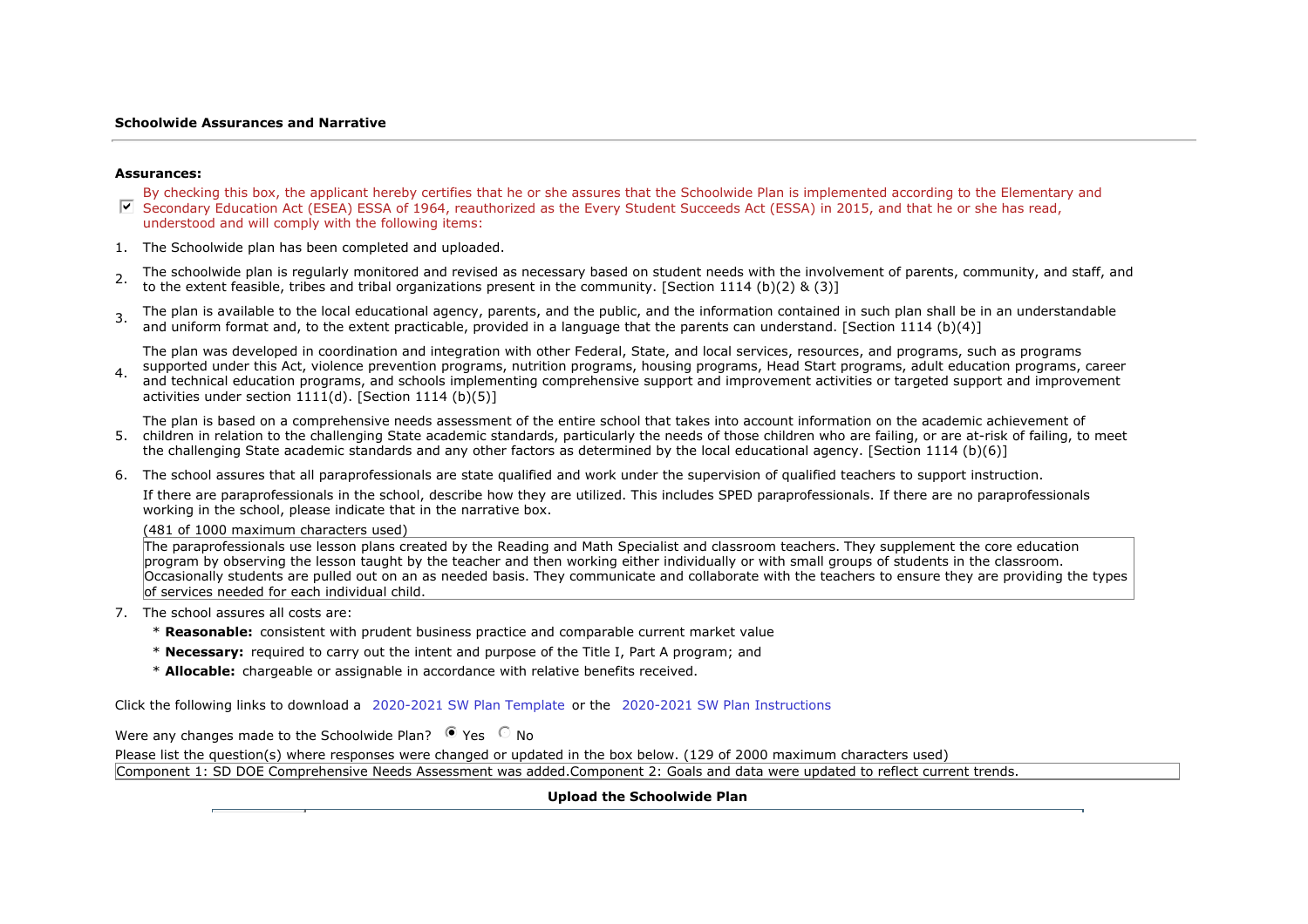Choose File no file selected

[20-21 Flandreau MS SW Plan DOE-20200623091128-57.docx](https://sddoe.mtwgms.org/SDDOEGMSWeb/UploadFiles/2021/765/SchoolwidePgm/A1//PlanAndAssure/20-21%20Flandreau%20MS%20SW%20Plan%20DOE-20200623091128-57.docx)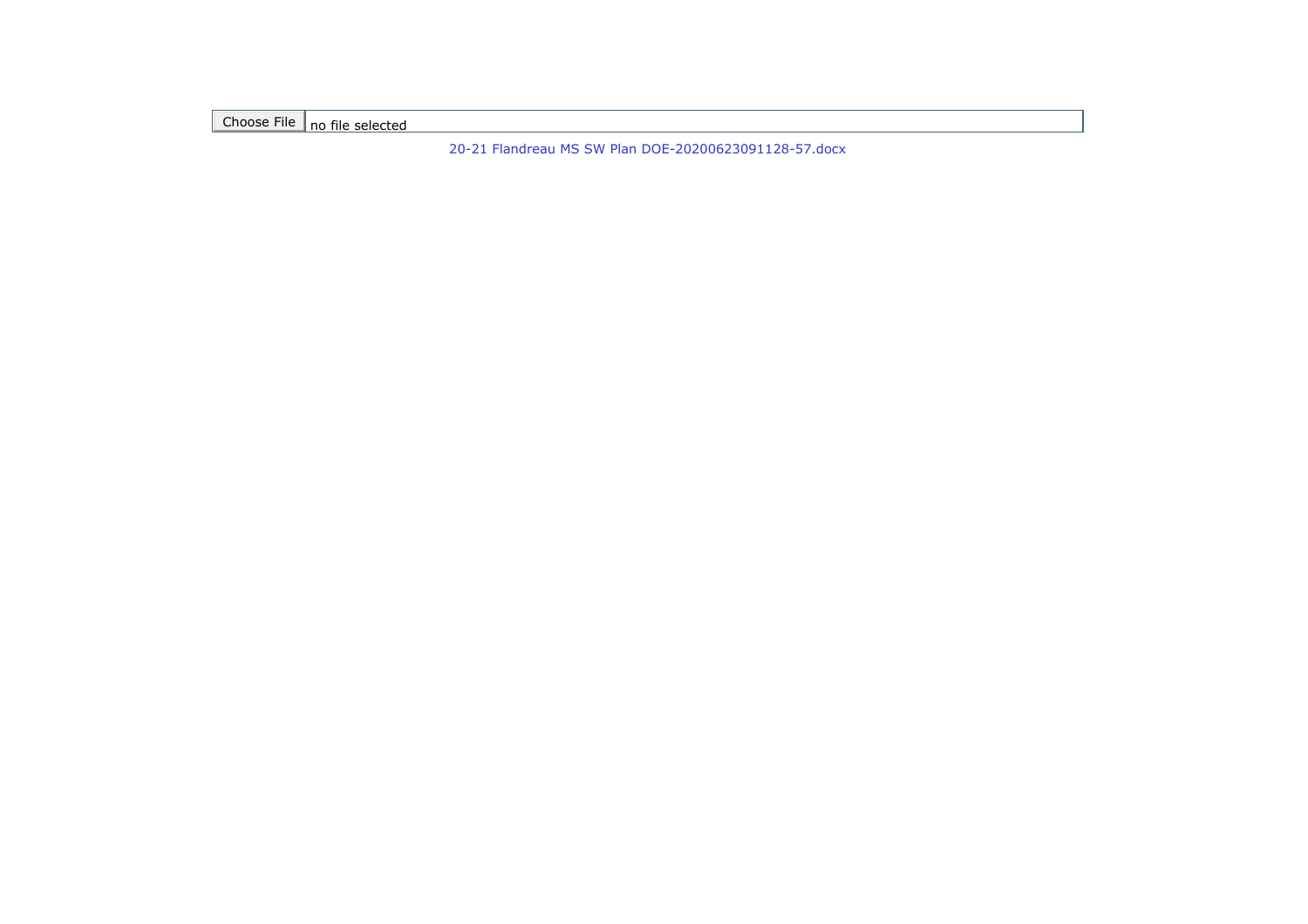#### **Parent and Family Engagement**

### $\overline{V}$  The school assures:

It will provide activities/strategies to increase parent and family engagement.

A school level Parent and Family Engagement Policy is annually reviewed and revised with parent input.

The school level Parent and Family Engagement Policy is distributed to parents.

The Parent/School Compact is distributed.

An annual meeting is held to inform parents of their school's participation in Title I, requirements of the program, and how to become involved in the program.

Briefly describe what family and community engagement looks like in the school.

(282 of 2000 maximum characters used)

An annual parent involvement meeting is held. Staff contact parents with updates by phone, email, and personal contacts. We also provide parent teacher conferences. Parents can discuss one on one with classroom teachers regarding curriculum, instruction, and student achievement.

What Professional Development does the school provide to build the capacity of staff to build family partnerships?

(318 of 2000 maximum characters used)

The value of involving parents, as well as ideas of activities and strategies that can build parent involvement, is discussed at staff meetings and inservices. We focus on making sure that teachers have the tools necessary to facilitate effective parent teacher conferences and work on effective communication skills.